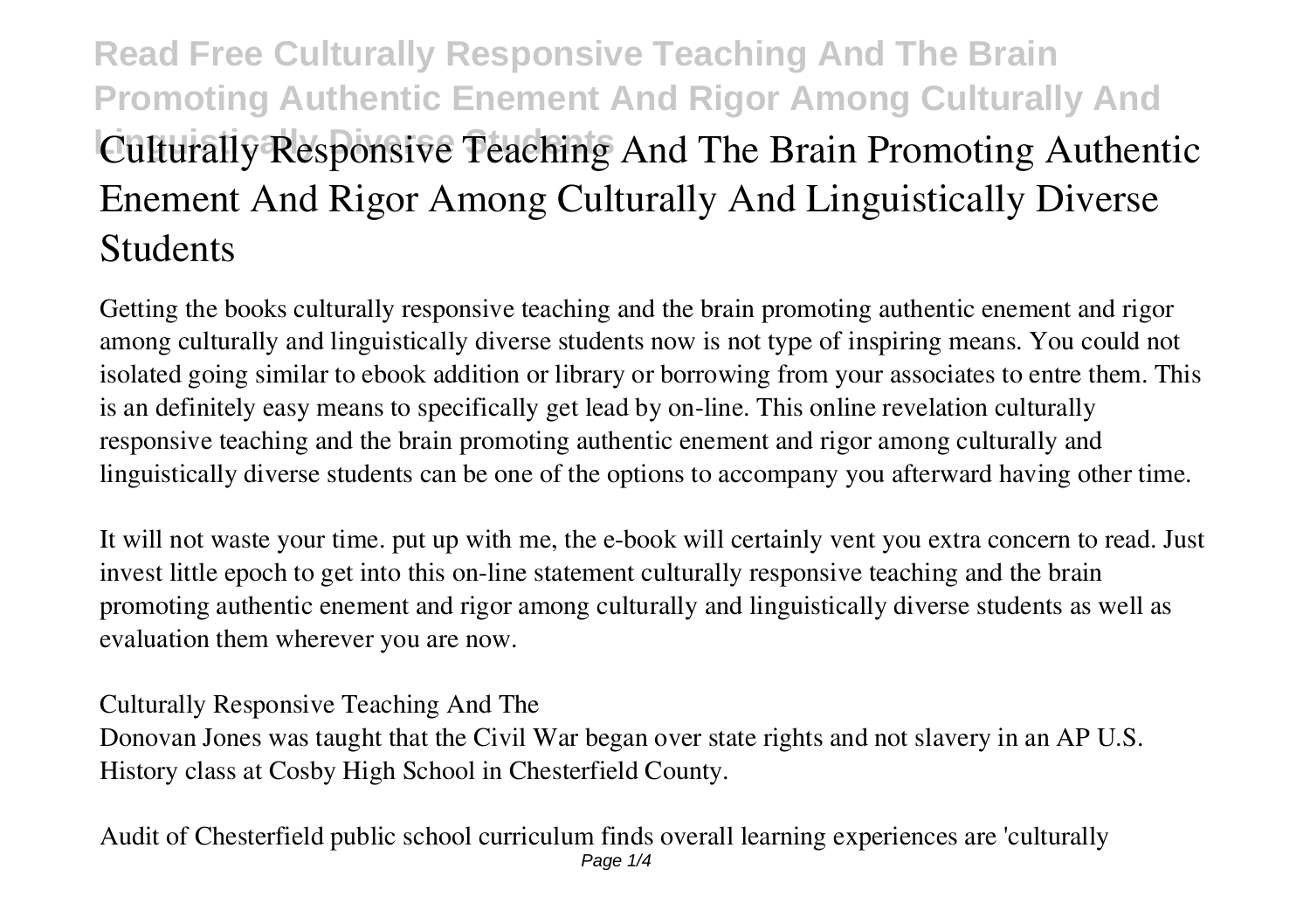## **Read Free Culturally Responsive Teaching And The Brain Promoting Authentic Enement And Rigor Among Culturally And insufficient ically Diverse Students**

School staff responded with presentations that explained policies that have been in place for years addressing treatment of transgender students and appreciation of cultural heritage.

**Critics of critical race theory and transgender policies flood Franklin County meeting** CRT is coming to Bedford County schools, but it is not critical race theory, rather culturally responsive teaching, according to a school official. It is part of the history curriculum update ...

**School official: Culturally responsive teaching, not critical race theory, being promoted at Bedford County Schools**

Schools are welcoming students back into buildings for full-time in-person instruction in a few short weeks and now is the perfect time to take a hard look at both our practices and systems to build ...

**Culturally Relevant Pedagogy to Advance Educational Equity** Everything changed for Shay Carter-Shifflett when she became certified in culturally responsive teaching practices. She started partnering with her parents more and in different ways and realized ...

**Albemarle ramps up culturally responsive teaching training**

I believe the proposed policy will be unfair to the children it meant to benefit, for the ethnic studies project will necessarily deemphasize core curriculum ...

**Equality, equity and ensuring a fair education for all**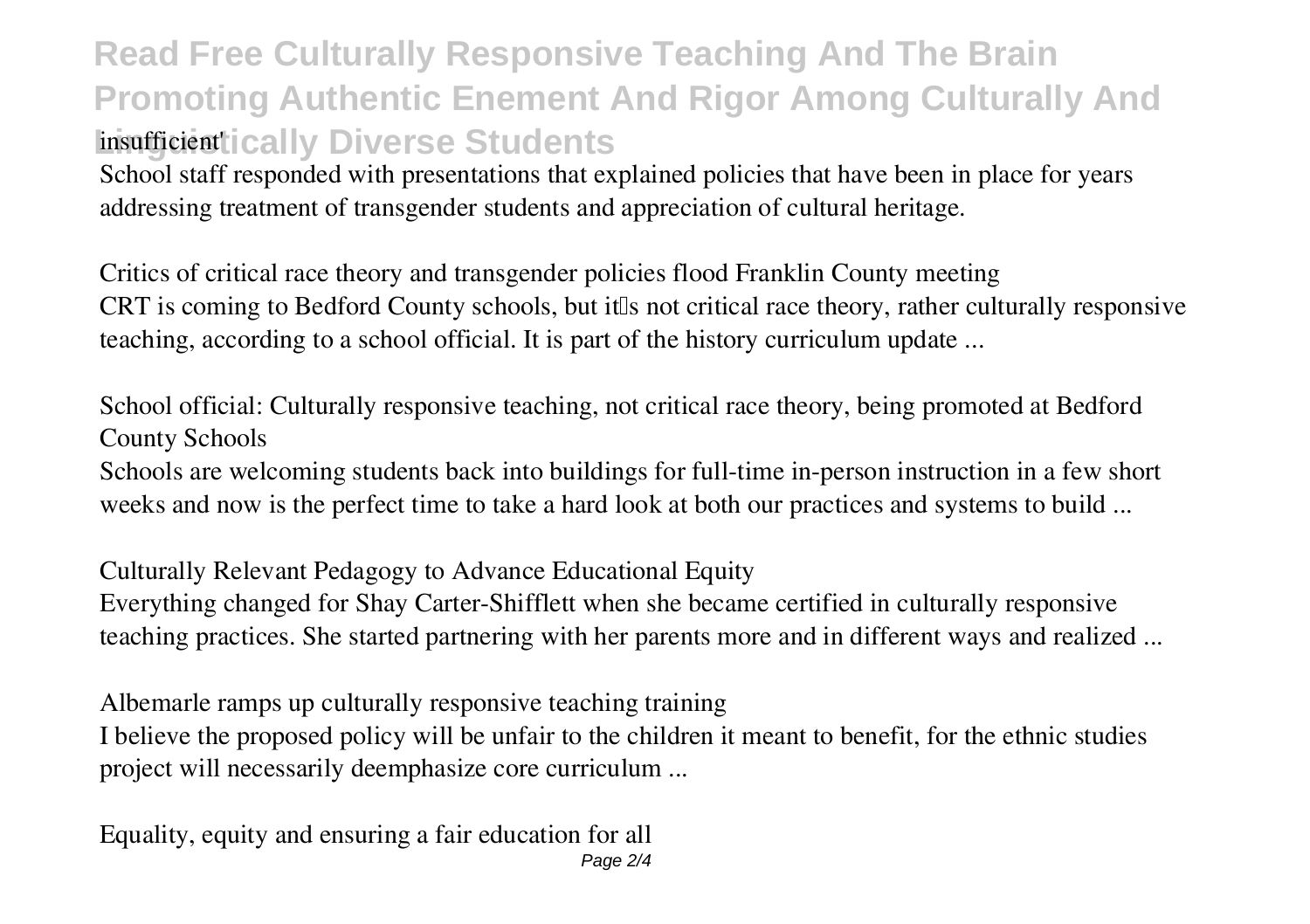**Read Free Culturally Responsive Teaching And The Brain Promoting Authentic Enement And Rigor Among Culturally And**

Critical race theory isn't taught in grade schools, local education officials said, but that hasn't stopped controversy over the academic concept.

**Controversy over critical race theory confounds some education leaders** Students will attend training activities covering topics such as culturally and linguistically responsive care, financial wellness, suicide prevention and assessment and treatment for substance use ...

Western Michigan wins \$1.9M grant to train  $\Omega$  culturally and linguistically responsive $\Omega$  behavioral health **workers**

It'lls an approach known as liculturally responsive education. I IThere'lls been the announcement of Juneteenth as a holiday, but zero shifts to curriculum to reflect what Juneteenth is and ...

**NYC education advocates push for more culturally responsive education in Juneteenth event** A poll by the Association of American Educators found most teachers also have no plans to teach critical race theory in near future.

**Few U.S. Educators Teaching Critical Race Theory: Survey** Education Commissioner Jason Glass said proposals prohibiting critical race theory gag and censor teachers, students.

**Black Fayette teacher supports critical race theory ban. KY education chief disagrees EXUPPORTIAL CULTURE CULTURE CULTURE CULTURE IS NOT A SUPPORT OF PROPOSED PRIORITIES** Page 3/4